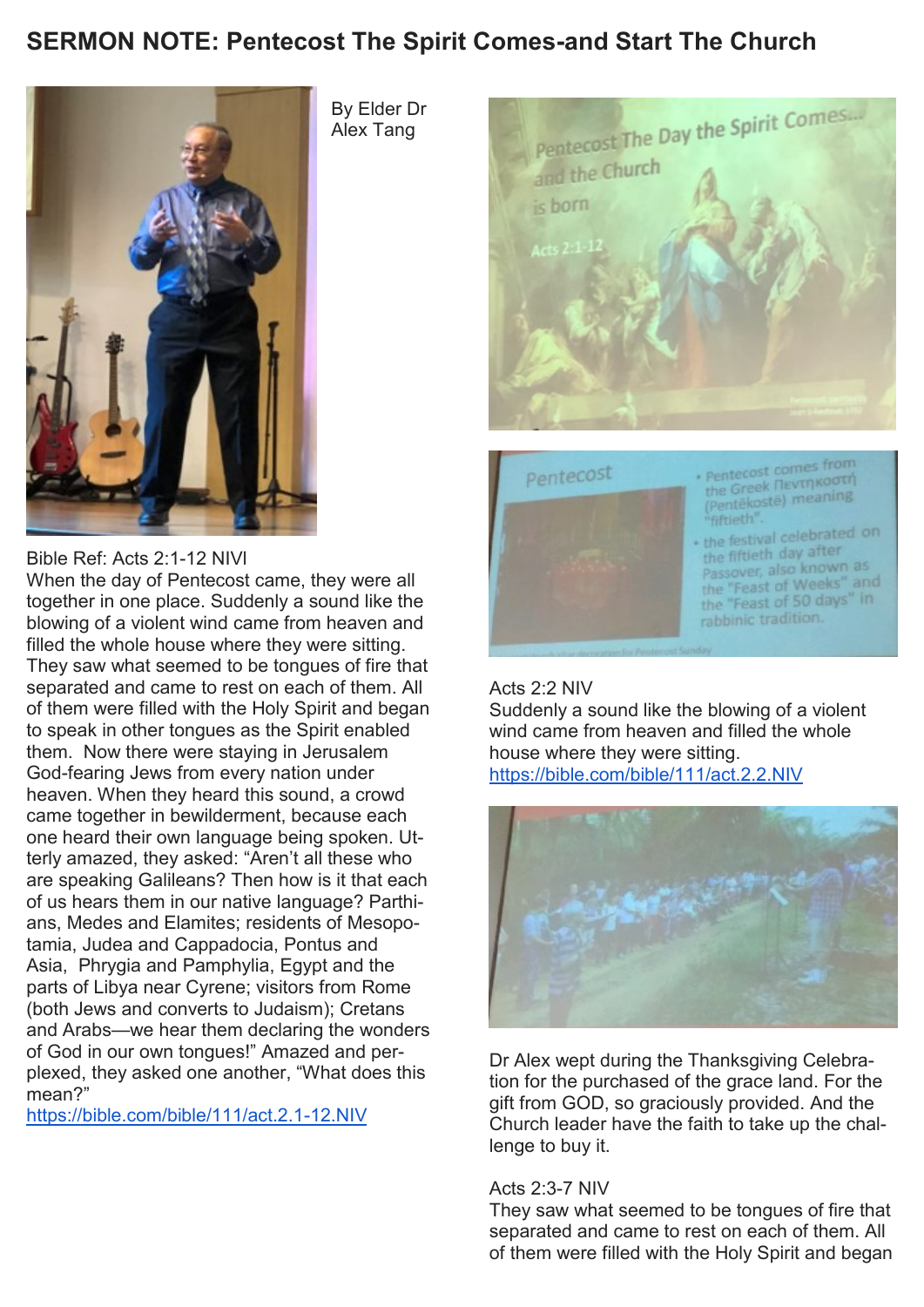to speak in other tongues as the Spirit enabled them. Now there were staying in Jerusalem God-fearing Jews from every nation under heaven. When they heard this sound, a crowd came together in bewilderment, because each one heard their own language being spoken. Utterly amazed, they asked: "Aren't all these who are speaking Galileans?

<https://bible.com/bible/111/act.2.3-7.NIV>

#### Acts 2:9-12 NIV

Parthians, Medes and Elamites; residents of Mesopotamia, Judea and Cappadocia, Pontus and Asia, Phrygia and Pamphylia, Egypt and the parts of Libya near Cyrene; visitors from Rome (both Jews and converts to Judaism); Cretans and Arabs—we hear them declaring the wonders of God in our own tongues!" Amazed and perplexed, they asked one another, "What does this mean?"

### <https://bible.com/bible/111/act.2.9-12.NIV>

# Points of interest

- / Pentecost
- wrection (Acts 1:3)
- it 50<sup>m</sup> day after Passover etecost 30 cary any and provision of the month of
- Luxeweed firest (Passover / Gratfruits)
- **Inguitaring** (Tabernarles)
- · Violent wind
- Tongues of fire
- Understanding languages of different lands



This map may be the whole world to the understanding of the writer at that time.

During the building of Tower of Babel, the are the countries.



By the Holy Spirit, the power of GOD bright back people from the nations above, to re-gather together the nations HE made to dispersed.

| The Holy Spirit empowers by                                                                                                                                                                                |
|------------------------------------------------------------------------------------------------------------------------------------------------------------------------------------------------------------|
| · Power<br>. To be His witness (salt and light)                                                                                                                                                            |
| Acts 1:8 (NIV)<br><sup>4</sup> But you will receive power when the Holy Spirit comes<br>on you; and you will be my witnesses in Jerusalem, and<br>in all Judea and Samaria, and to the ends of the earth." |

The power to enable us to live lives in CHRIST.

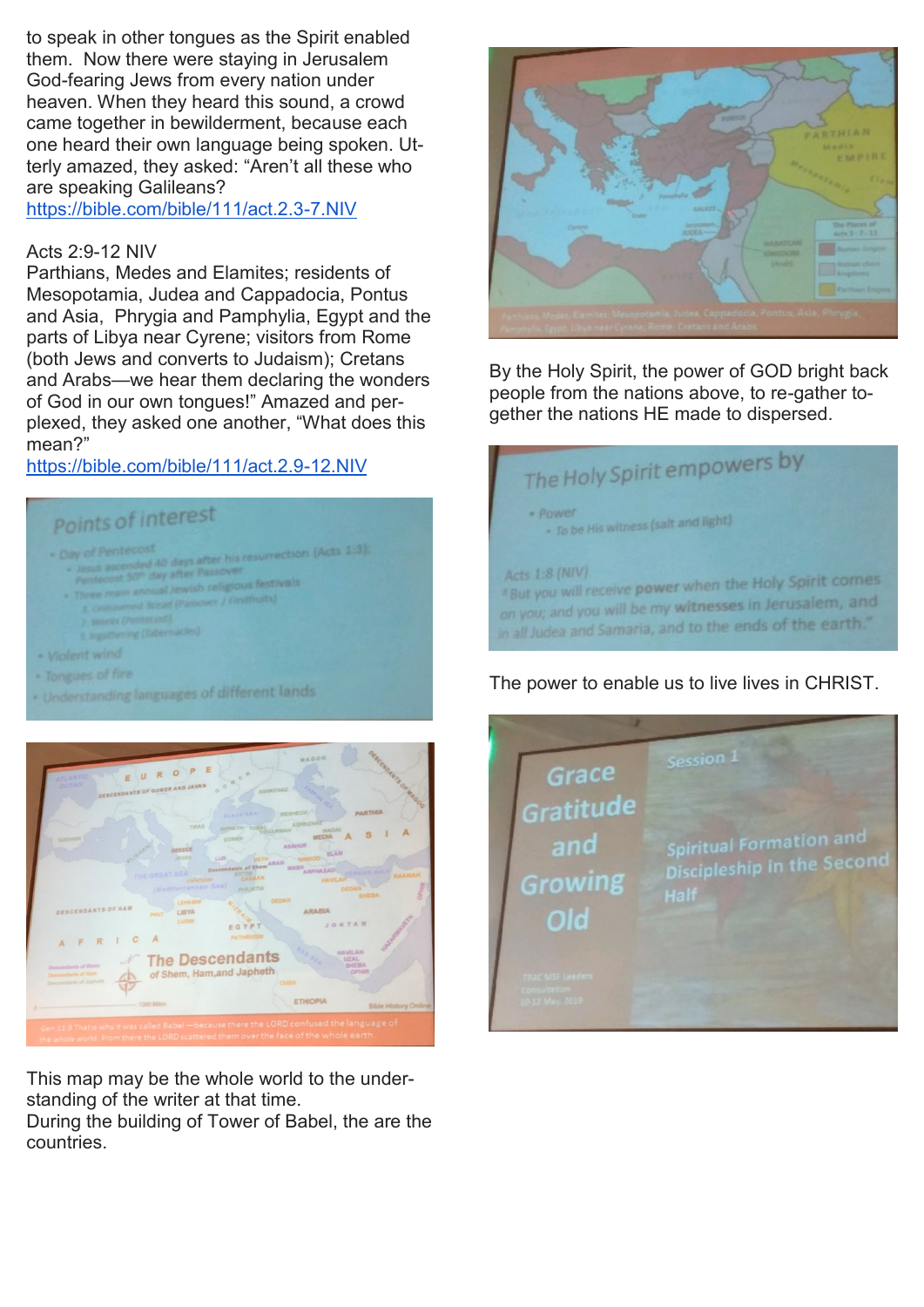| The false self<br>Fallen image of God (Rom.1:23)     | The true self of God<br>Restored image of God (Col.1:15;Rom.8:29) |
|------------------------------------------------------|-------------------------------------------------------------------|
| Old man (Col.3:9 KJV)                                | New man (Rom.8:29)                                                |
| Old self (Rom.6:6; Eph.4:22-24)                      | New self (Col.3:10; Eph.4:24))<br>New nature (2 Cor.4:16)         |
| Old nature (Eph. 4:22)<br>Heart of stone (Eze.11:19) | Heart of flesh (Eze.11:19)                                        |
| Flesh (Rom.8:13; Gal.5:19-21)                        | Live in the Spirit (Rom.8:5)                                      |
| Natural man (1 Cor.2:14)                             | New creation (2 Cor.5:17)                                         |

| The false Self                                      | The true self in God                         |
|-----------------------------------------------------|----------------------------------------------|
| The year chang created to get by in the             | The authentic, original Year', free from all |
| writers of God and his get my needs met appli-      | presence, as God interviewd and as I get now |
| <b>Carlos Score</b>                                 | <b><i>In Chest</i></b>                       |
| Security and expedicance activities fiby server.    | Security and significance achieved by being  |
| are have reliate are can do, and what crown         | deeply loved by God.                         |
| chine of us                                         | hurtlanent found in dependency upon God.     |
| Happarent script in autonomy from God               | and surrender to him, through tiving our     |
| and through attachments                             | VOCATION                                     |
| Arta Towns - anchor, of my well being               | stendity is who we are - and becoming - in   |
| sheet the control the best annual set of the second | <b>Christ</b>                                |
| echere to think we are:                             | Received as a gift with gratitude and        |
| Adventis by morning functions and practice          | <b>SUITE OCAL</b>                            |
| Meletzined by effort and control                    | Maintained by grace (and Holy Spirit)        |
| Embourns that on an a means of attempting           | Embraces reality as the place of meeting and |
| to become a god                                     | being transformed by God                     |
| firmats to print, an ogainity, deferration with     | Kesuits in humnity, love and operatiess      |
| Appears (unnatural and forced                       | Appears natural and relaxed                  |



### Also the Holy Spirit empower us to:

Galatians 5:22-23 (NIV) Galatians 3:22-23 Spirit is love, joy, peace, forbearance, kindness, for pearance,<br>goodness, faithfulness, <sup>23</sup> gentleness and selfcontrol. Against such things there is no law.





| Spiritual | "Gifts"                                                                                                                                | "Service"                                                                                                                                           | "Workings"                                                                                                                                                |
|-----------|----------------------------------------------------------------------------------------------------------------------------------------|-----------------------------------------------------------------------------------------------------------------------------------------------------|-----------------------------------------------------------------------------------------------------------------------------------------------------------|
|           | <b>School 31</b>                                                                                                                       | <b>Columnist AV, Car 14 IA</b>                                                                                                                      | I OIL SER SE                                                                                                                                              |
| Gifts     | Motivational<br>(Charismata)<br>Prophety<br>Service<br><b>Teaching</b><br>Encouragement<br><b>Giving</b><br>Leaderthip<br><b>Morcy</b> | <b>Ministry</b><br>(Diakonion)<br>Apostles<br>Prophets<br><b>Evangelists</b><br>Pastor/Teacher<br>Teachers<br>Miracles<br><b>Halping</b><br>Tongues | Manifestation<br>(Energiamaton)<br>Word of Wisdom<br>Word of Knowledge<br>Forth<br><b>Haaling</b><br>Mirades<br>Prophecy<br><b>Discernment</b><br>Tongues |

## The Holy Spirit encourages us by HIS presence

![](_page_2_Picture_9.jpeg)

![](_page_2_Picture_10.jpeg)